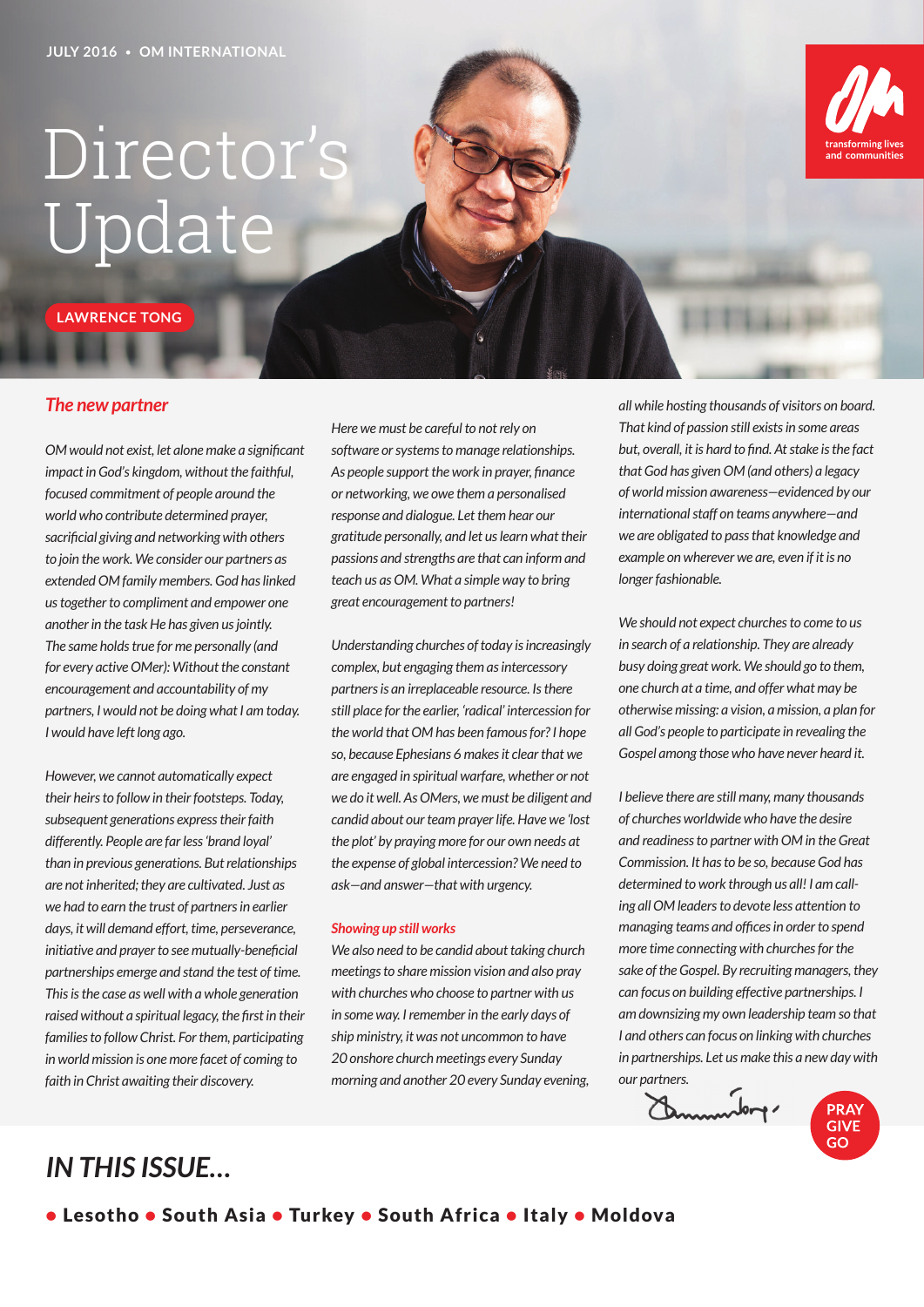#### **EVANGELISM AN**

### **LESOTHO: THE RIGHT CHOICE**

The Missions and Discipleship Training

(MDT) programme includes rural outreach in the mountains. Anita Van Der Merwe (South Africa) and a colleague went door to door in one village. They saw a lady sitting outside her small hut. They started a conversation, when Anita noticed that the lady had something around her neck and asked what it was. *"I went to the witch doctor, because I had difficulties breathing and massive headache,"* the woman explained. The witch doctor gave her the amulet on her neck, tied with a little bone.

The trainees had opportunity to explain the Gospel, asking if she would commit herself to Jesus. They wanted to pray with her and for healing, but wouldn't do it while she still had the thing around her neck. As she took it off, Anita said, *"No! If you [only] take it off, you are going to put it back on again. God doesn't want you to serve two gods; it's either Him or not."* The lady fetched a knife, cut the thing off and threw it into the fire, saying, *"Now you can pray for me."* After praying, they asked her to breathe in and out and see how it felt. She was so surprised that she didn't have pain anymore. She smiled and the trainees could see the change and relief on her face.

Pray for the Spirit of God to deliver the people of Lesotho from ancestor worship and other demonic practices. Pray that His people will be bold in sharing the Gospel.

#### **RELIEF & DEVELOPMENT**

#### **SOUTH ASIA: A NEW START**

*"Now I have a better house,"* said 75-year-old Chiring Dindu. *"Thanks to OM for helping us build such a beautiful house."* One year after a traumatic earthquake that forever changed the lives of the people of Langtang, Chiring, his daughter-in-law and several

children were gifted the first reconstructed house in their village.

In partnership with others, OM built a model house to demonstrate safe building methods to the community on land belonging to the family of Tenzin, 13, who lost both parents, two siblings and his grandfather during the landslide. Tenzin is severely physically disabled and spends most of his time in a hostel in Kathmandu, thanks to the generosity of a foreign sponsor.



As a disabled orphan, Tenzin was identified by the community as extremely vulnerable; it was thus decided that the first house should be for

him. Tenzin's aunt, Dawa Gyalmu, was widowed the day of the earthquake, and her father-in-law, Chiring, will live in the house most of the time. Dawa's three children, aged 13–18, and Tenzin will live in the house when they visit during school holidays. With monsoon rains coming, the family was relieved to move into the house. Pray that the community will be impacted by the generosity of believers, and this will lead to learning of Christ.

### **CHURCH PLANTING**

**TURKEY: FOR THE FIRST TIME**

Tekin is an agricultural city of 120,000 people near the ancient city where the touch of the legendary King Midas turned everything to gold. However, just as King Midas has no relevance now in Tekin, until very recently, there were no known believers in the living King of kings, Jesus Christ; almost 100 per cent were followers of Islam.

Two years ago, Mick\* (UK) visited Tekin on a short-term trip, discreetly passing out Gospel tracts that included contact information for a free New Testament. One was given to Farhat\*, who had lived in Finland for 20 years, and was more open-minded about Christianity than most others in the city. Farhat called the Bible Correspond-

ence Course (BCC) in Istanbul, and they mailed him a New Testament. Bill\*, a worker with another organisation, was happy to follow up and was delighted that Farhat's friend, Mehmet\*, was also interested in God's Word. Two church planters began visiting Tekin for weekly evangelistic Bible studies. Shortly afterward, Farhat and Mehmet placed their faith in Christ—the beginning of a church plant where the Gospel had never been known before.

Farhat and Mehmet invited Tunç\* to join them. As an atheist, he was willing to participate because, *"Your enemy is Islam, and my enemy is Islam. So, I'm happy to be here."* To this they responded, *"Islam is not our enemy; sin is."* Tunç was an avid reader and, within two weeks of investigating God's Word, he came to faith in Christ! Through Farhat and Mehmet, God had led two church planters to a community of friends open to the Gospel. By the end of the summer,



three more Turks in this city believed and were baptised.

One year later, this group of six friends had come to faith in Christ, and progress is clearly

being made toward a healthy church plant. Indeed, this fellowship is actively inviting more friends to their meetings. They are even using social media like Facebook to tell complete strangers about Jesus Christ. Pray for these believers to continue to grow in faith and for the Lord to continue to increase their number.

#### **LOGOS HOPE: INWARDLY FREE**

*"I'm here to tell you today, God is real,"*  proclaimed Abraham Moxen (Papua New Guinea), who shared a powerful testimony with inmates in Empangeni jail just outside Richards Bay in South Africa. He shared about his past, living on the streets as a child and almost getting imprisoned. *"He knows you by name; He cares for you. He wants to give you a life and a future to look forward to."*

At the end of Abraham's message,

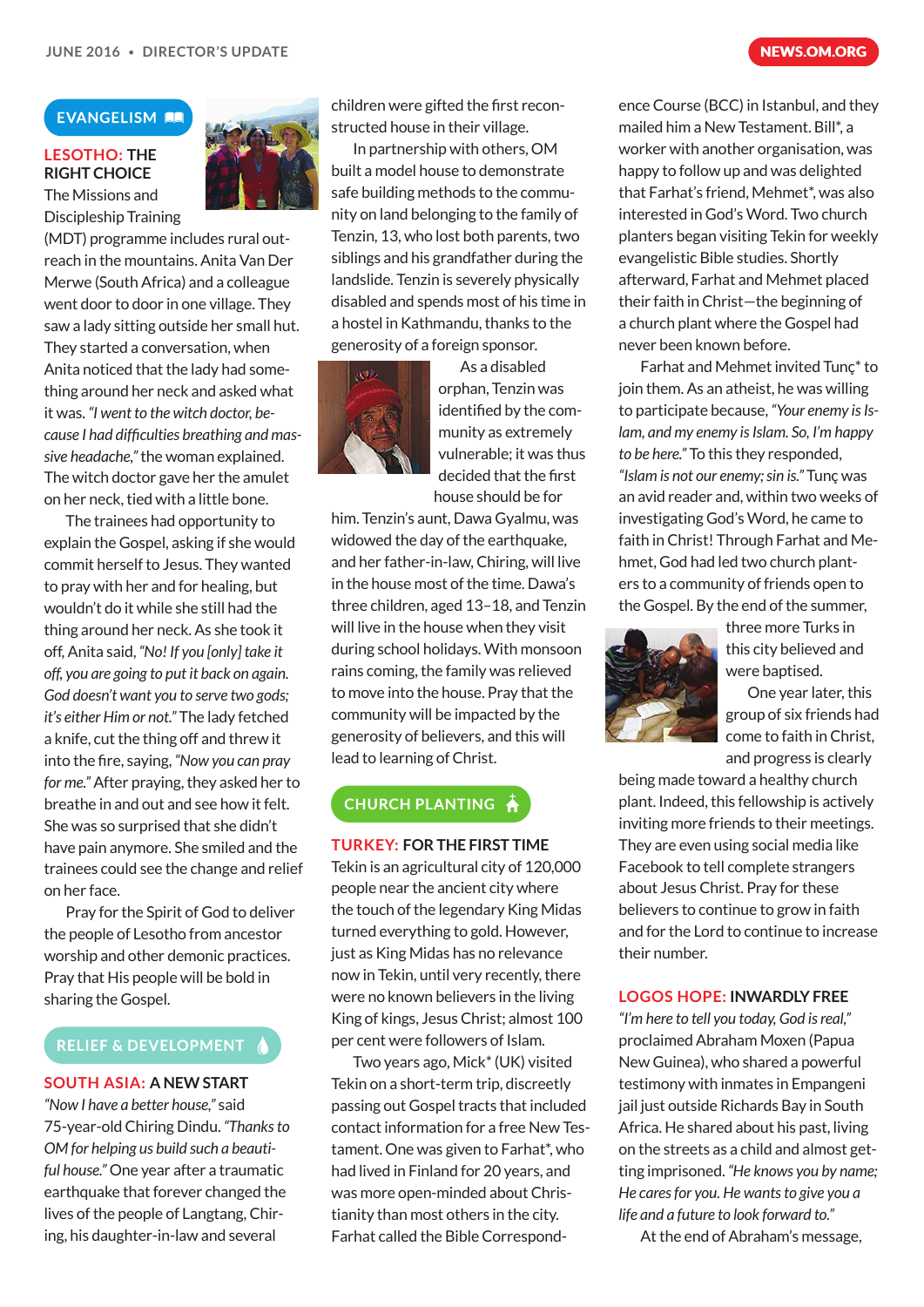six inmates accepted Jesus Christ as God and Saviour. In subsequent one-

on-one conversations, another 10 inmates expressed their desire to do the same. One of the prison guards, a pastor for the prison, was deeply moved by



the response and presence of God that morning. He will play a crucial role in these inmates' lives as he continues to disciple them and help them grow in their faith.*"I could feel the oppression once I stepped into the prison,"* recalled team leader, Dyfan Graves (Wales), who was visiting a prison for the first time and experienced the

eagerness of people to accept Jesus into their lives. *"We are bringing true freedom, the freedom of Christ, into a place with no physical freedom."*



#### **ITALY: COMPLICATED LIVES**

Women sit along streets surrounding the OM office in Pisa—many of whom have been trafficked to the area and forced to provide sexual services to men who stop along the road. Forced labour and sexual exploitation are issues that affect millions of people worldwide, and the OM team has decided to respond.

*"It is a symbol of the hypocrisy in our society,"* says one OM worker after an afternoon outreach among transgender sex workers. *"The same people that criticise, make fun of and abhor these people are the same that pick them up in broad daylight and pay for their bodies. What would have Jesus done? Would He have not spent time with them in love and forgiveness?"*

OM moved to Pisa in September 2014 and spent months getting to know the area, the churches, the local people and human trafficking victims from Nigeria, Romania, Bulgaria, Albania and other Eastern European countries. A large number of transgen-

der individuals from Brazil end up in prostitution as they struggle to find other work. In January 2015, people arrived to start working against the sexual slavery in Pisa. A year later, a weekly outreach on the streets of Pisa took off. The team has been connecting with local services and believers, as well as other ministries throughout Italy and beyond, to learn best practices and build a support network.

Engaging the local churches has been and continues to be a priority since, for sustainable ministry, the involvement of local believers is a necessity. A team of volunteers has come alongside the OM staff to support the work through joining the outreaches, praying and providing material help.

*"None of us wishes to have a life like this,"* is a phrase the outreach team has heard on multiple occasions. *"The fact that many women have allowed us to pray for them and have opened up about their traumatic past shows us that we're doing the right thing,"* the team coordinator shared. Much needs to be done to help the women holistically, including planning for other income to help those who wish to exit a life in prostitution.

### **MENTORING & DISCIPLESHIP 22**

#### **MOLDOVA: BETTER ROLE MODELS**

In mid-April, about 50 boys from OM's day centres came to Chisinau for a weekend of fellowship, gaining a new perspective on being a 'real man'. Many were surprised to find that God's perspective is very different. Like all



the children cared for in OM's day centres, these boys come from desperate backgrounds marked by poverty and severe neglect. If nothing changes their perspective, many will grow into criminals;

some may become human traffickers exploiting others.

At this conference, the presence of godly leaders who live a different example was immensely valuable. Activities helped to build the boys' self-image and

The fact that many women have allowed us to pray for them and have opened up about their traumatic past shows us that we're doing the right thing,"

show them they can experience success without harming others. The boys were taught many aspects of manhood: good hygiene and bodily changes, but also examples from the Bible to identify characteristics God desires in men.

They also began to understand the importance of taking responsibility for their own lives and that their fate is not bound by the experience of their families. The boys were taught God's good purpose for them as men, and many



expressed a desire to follow Him.

At the end of the last meeting, the boys formed a circle while the leaders went from person to person, pray-

ing over them individually. One OM worker, unsure about his usefulness because of his limited knowledge of the language, remembers this as the most powerful time of the conference.

*"In a room of 49 boys and eight to 10 godly men praying over them, you could feel God's Spirit,"* he shared. *"I knew for sure this was my 'why' for the conference: Even with the language barriers I was able to understand these boys' needs and could ask God to intervene in their lives."* Pray that these boys and others that attend OM's day centres would experience the love of Christ and be made into the kind of men God wants them to be.

Thank you for your prayers and support of all OM ministries worldwide.

#### *\* name changed*